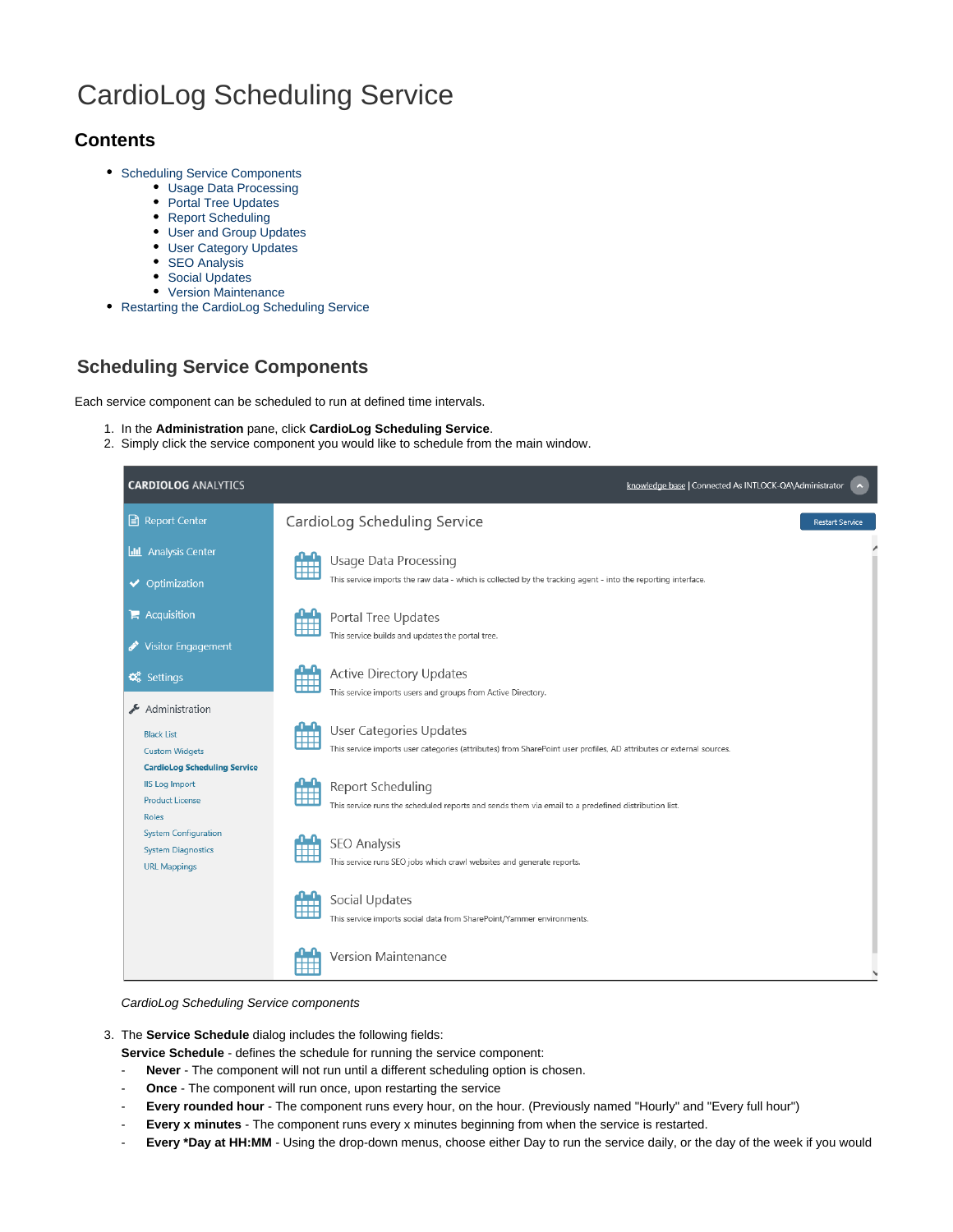like to have the service run weekly. Choose the time of day the service will run in half hour intervals.

**Enable Logging** - The component's activity is logged. The default log file path is at <CardioLog Installation Directory>\CardiologScheduleServices\Logs.

The log file size is limited to 8MB.

|                | <b>Usage Data Processing</b>                | × |  |
|----------------|---------------------------------------------|---|--|
|                | <b>Service Schedule:</b>                    |   |  |
| ∩              | Never                                       |   |  |
| ∩              | Once                                        |   |  |
| $\circledcirc$ | Every rounded hour                          |   |  |
| ∩              | minutes<br>Every                            |   |  |
| ○              | Every<br>at 0:00<br>Day<br>▼<br>$\mathbf w$ |   |  |
| ✔              | Enable logging                              |   |  |
|                | OK<br>Cancel                                |   |  |

#### Schedule Service Dialog

- 4. Click **OK** to confirm your changes.
- 5. In order to commit changes, you must restart the **CardioLog Scheduling Service** by clicking **Restart Service** from the top right corner of the main window.

#### <span id="page-1-0"></span>**Usage Data Processing**

By default, the Usage Data Processing service component processes incoming tracking data from Event Collector every rounded hour, and logging is enabled.

- 1. In the **Administration** pane, click **CardioLog Scheduling Service**.
- 2. Click **Usage Data Processing**.
- 3. Set the Service Schedule and then click **OK**.
- 4. Click **Restart Service** to activate any changes.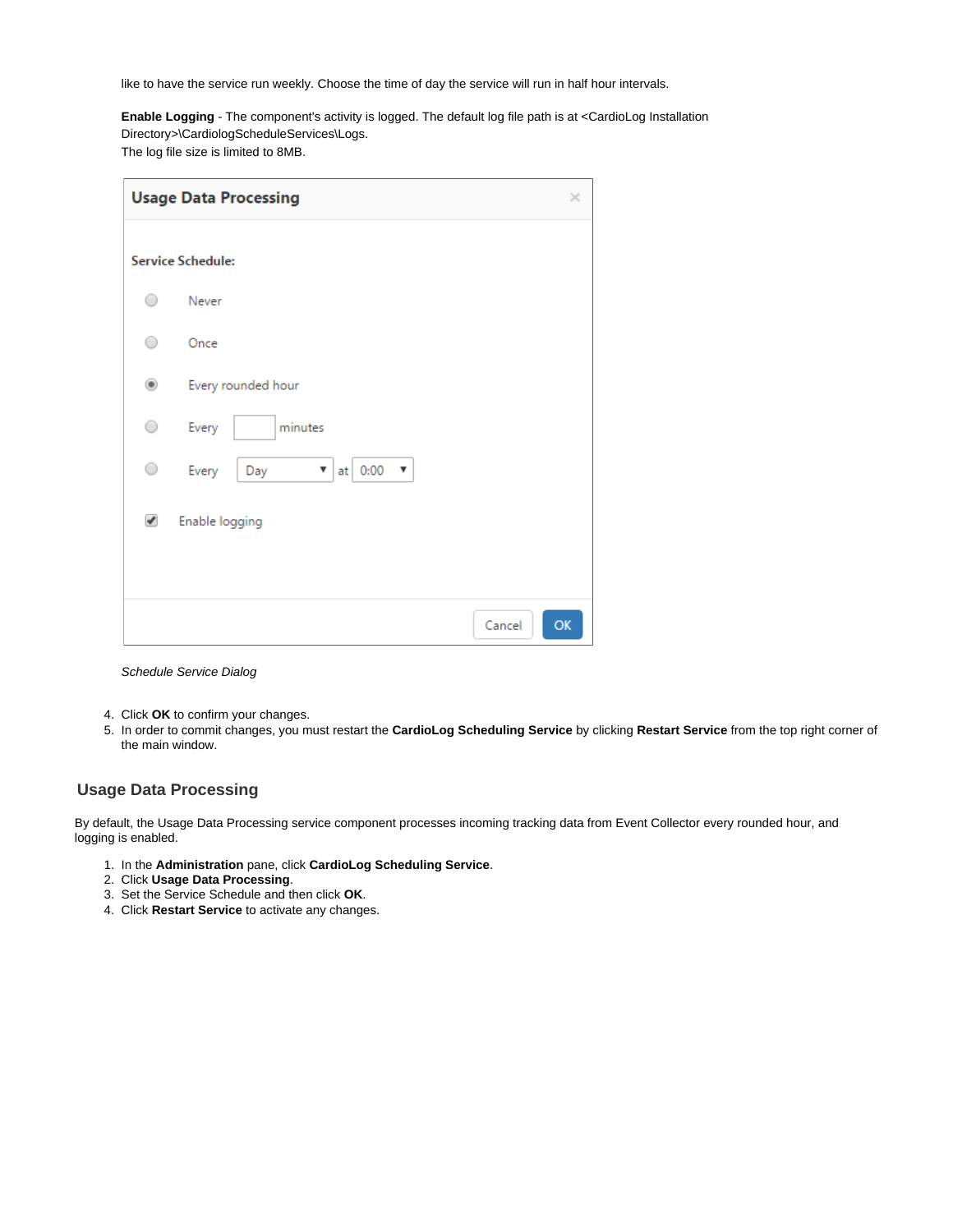|                | <b>Usage Data Processing</b>                             | × |
|----------------|----------------------------------------------------------|---|
|                | <b>Service Schedule:</b>                                 |   |
| $\rightarrow$  | Never                                                    |   |
| ∩              | Once                                                     |   |
| $\circledcirc$ | Every rounded hour                                       |   |
| ⌒              | minutes<br>Every                                         |   |
| 0              | at $0:00$<br>Every<br>Day<br>$\overline{\mathbf v}$<br>▼ |   |
| ✔              | Enable logging                                           |   |
|                |                                                          |   |
|                | OK<br>Cancel                                             |   |

Usage Data processing -Service Schedule dialog

### <span id="page-2-0"></span>**Portal Tree Updates**

The Portal Tree Updates service component retrieves the structure of the portal (monitored environments). This structure is the basis for data aggregations.

To configure SharePoint environments, see [SharePoint Tree Adaptor](https://kb.intlock.com/display/Support/SharePoint+Tree+Adaptor).

To configure non-SharePoint websites, see [Website Tree Adaptor](https://kb.intlock.com/display/Support/Website+Tree+Adaptor) or [Custom Tree Adaptor.](https://kb.intlock.com/display/Support/Custom+Tree+Adaptor)

- 1. In the **Administration** pane, click **CardioLog Scheduling Service**.
- 2. Click **Portal Tree Updates**.
- 3. Set the schedule type and then click **OK**.
- 4. Click **Restart Service** to activate any changes.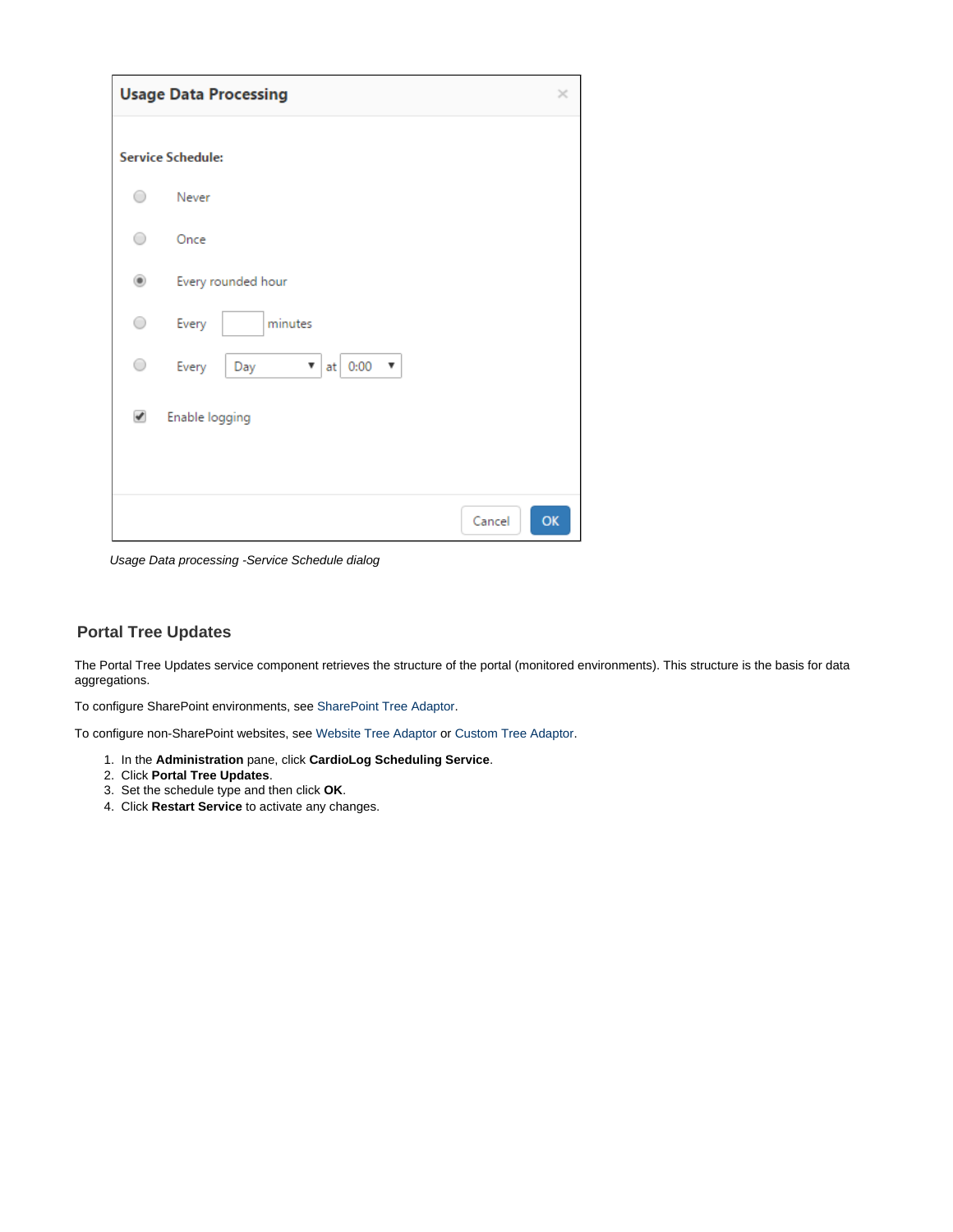|                      | <b>Portal Tree Updates</b>                | $\times$ |
|----------------------|-------------------------------------------|----------|
|                      | <b>Service Schedule:</b>                  |          |
| ◯                    | Never                                     |          |
| ∩                    | Once                                      |          |
| ∩                    | Every rounded hour                        |          |
| ○                    | minutes<br>Every                          |          |
| ۰                    | Every<br>at $\vert$ 0:00<br>Day<br>▼<br>v |          |
| $\blacktriangledown$ | Enable logging                            |          |
|                      | Cancel                                    | OK       |

Portal Tree Updates -Service Schedule dialog

### <span id="page-3-0"></span>**Report Scheduling**

The Report Scheduling is responsible for automatically generating scheduled reports and distributing them through email.

To configure email settings for all purposes, see [Mail Settings.](https://kb.intlock.com/display/Support/Mail+Settings)

- 1. In the **Administration** pane, click **CardioLog Scheduling Service**.
- 2. Click **Report Scheduling**.
- 3. Set the schedule type and then click **OK**.
- 4. Click **Restart Service** to activate any changes.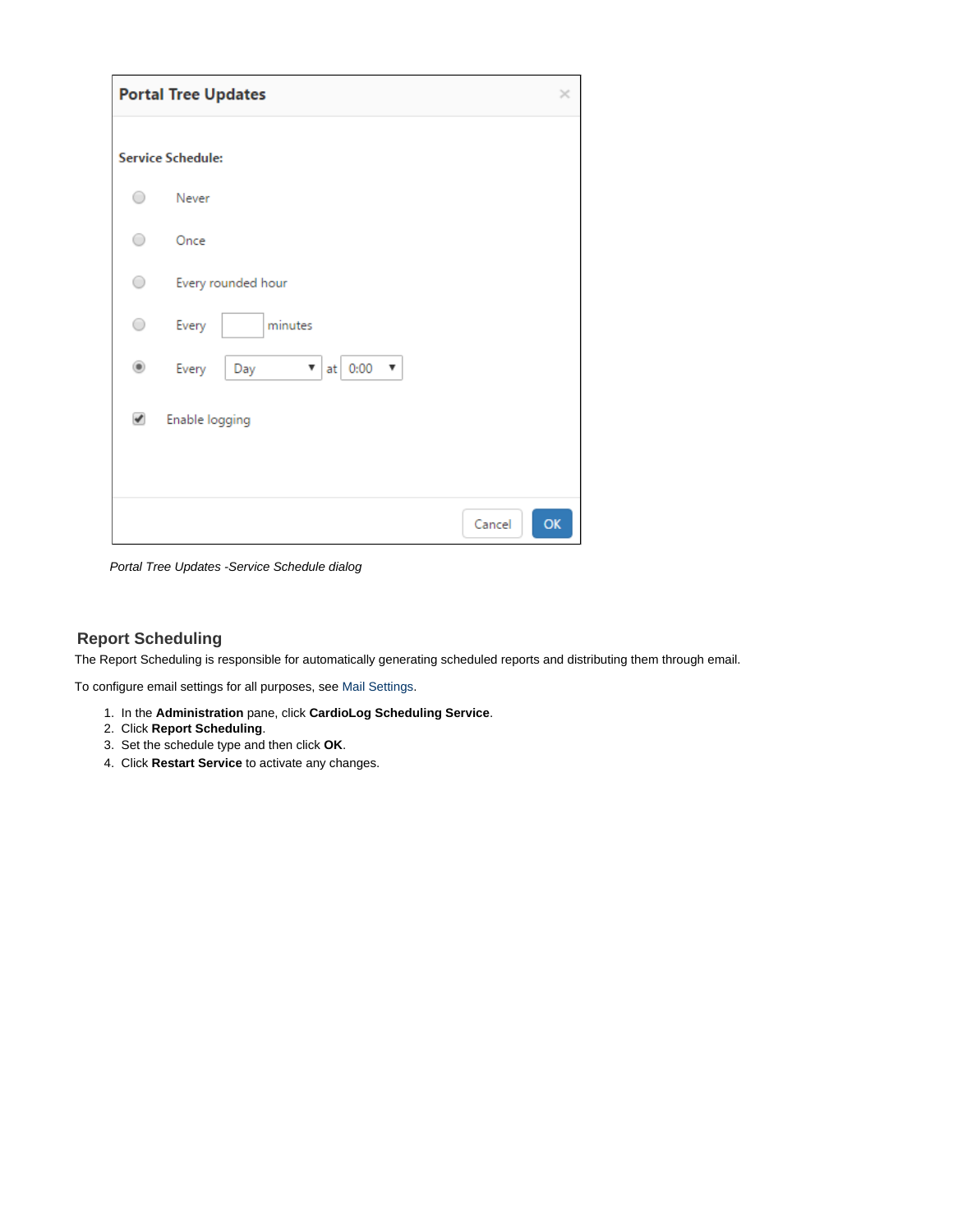|                      | <b>Report Scheduling</b>          | $\times$ |
|----------------------|-----------------------------------|----------|
|                      | <b>Service Schedule:</b>          |          |
| ◯                    | Never                             |          |
| ∩                    | Once                              |          |
| ○                    | Every rounded hour                |          |
| 0                    | Every<br>minutes                  |          |
| $^{\circ}$           | Every<br>at 0:00<br>Day<br>▼<br>v |          |
| $\blacktriangledown$ | Enable logging                    |          |
|                      |                                   |          |
|                      | Cancel<br>OK                      |          |

Report Scheduling - Service Schedule dialog

## <span id="page-4-0"></span>**User and Group Updates**

CardioLog provides the ability to segment authenticated visitors by their user names and the groups they belong to. The User and Group Updates service component retrieves the list of users and groups from Active Directory, SharePoint or a custom source (designated web service).

To configure users and group sources, see [User and Group Management.](https://kb.intlock.com/display/Support/User+and+Group+Management)

- 1. In the **Administration** pane, click **CardioLog Scheduling Service**.
- 2. Click **User and Group Updates**.
- 3. Set the schedule type and then click **OK**.
- 4. Click **Restart Service** to activate any changes.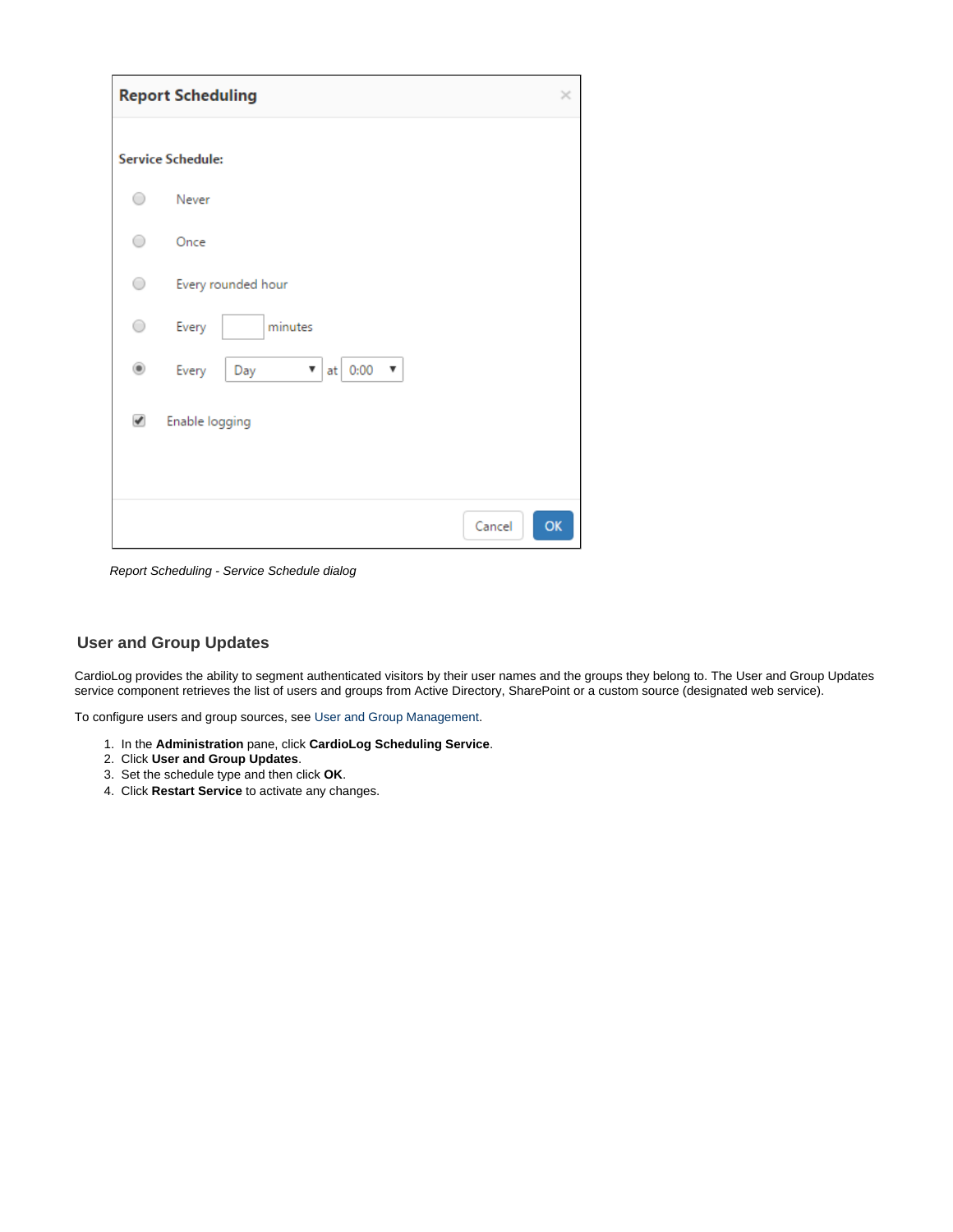|                         | <b>User and Group Updates</b>     | ×    |
|-------------------------|-----------------------------------|------|
|                         | <b>Service Schedule:</b>          |      |
| ∩                       | Never                             |      |
| ○                       | Once                              |      |
| 0                       | Every rounded hour                |      |
| 0                       | minutes<br>Every                  |      |
| ۰                       | at 0:00<br>Every<br>▼<br>Day<br>▼ |      |
| $\overline{\mathbf{v}}$ | Enable logging                    |      |
|                         |                                   |      |
|                         | Cancel                            | Save |

User and Group Updates - Service Schedule dialog

## <span id="page-5-0"></span>**User Category Updates**

CardioLog provides the ability to segment visitors by any custom category. The User Category Updates service component retrieves the list of custom categories from Active Directory attributes, SharePoint User profiles or a custom source (designated web service).

To configure user category sources, see [User Category Management](https://kb.intlock.com/display/Support/User+Category+Management).

- 1. In the **Administration** pane, click **CardioLog Scheduling Service**.
- 2. Click **User Category Updates**.
- 3. Set the schedule type and then click **OK**.
- 4. Click **Restart Service** to activate any changes.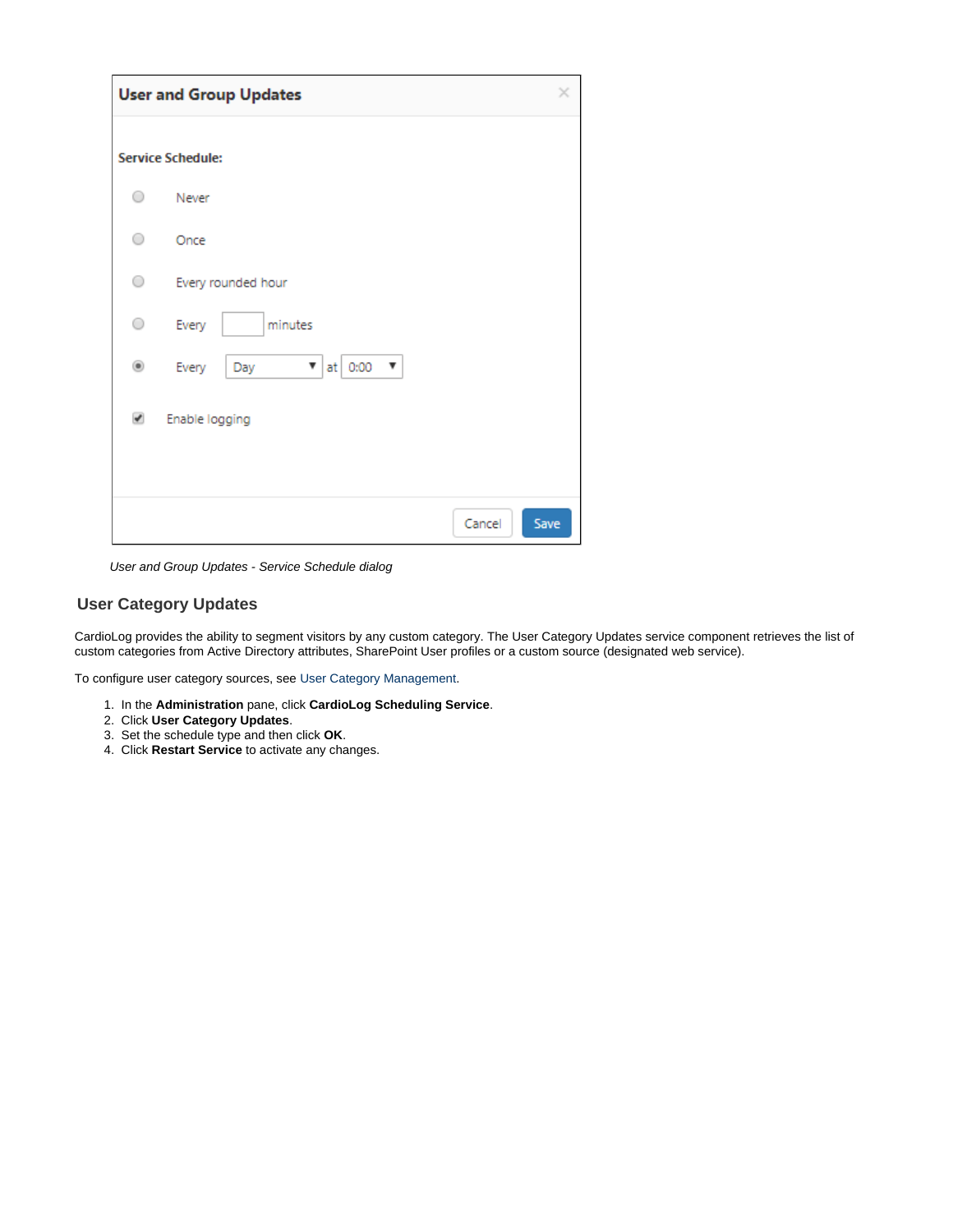|            | <b>User Categories Updates</b>                          | $\times$ |
|------------|---------------------------------------------------------|----------|
|            | <b>Service Schedule:</b>                                |          |
| ∍          | Never                                                   |          |
| ∩          | Once                                                    |          |
| $\bigcirc$ | Every rounded hour                                      |          |
| ○          | minutes<br>Every                                        |          |
| ۰          | Every<br>at 0:00<br>Day<br>v<br>$\overline{\mathbf{v}}$ |          |
| ✔          | Enable logging                                          |          |
|            |                                                         |          |
|            | OK<br>Cancel                                            |          |

User Category Updates - Service Schedule dialog

## <span id="page-6-0"></span>**SEO Analysis**

The SEO Analysis service crawls websites and generate reports automatically. For more information see [SEO Reports - Configuration](https://kb.intlock.com/display/Support/SEO+Reports+-+Configuration)

- 1. In the **Administration** pane, click **CardioLog Scheduling Service**.
- 2. Click **SEO Analysis**.
- 3. Set the Service Schedule and then click **OK**.
- 4. Click **Restart Service** to activate any changes.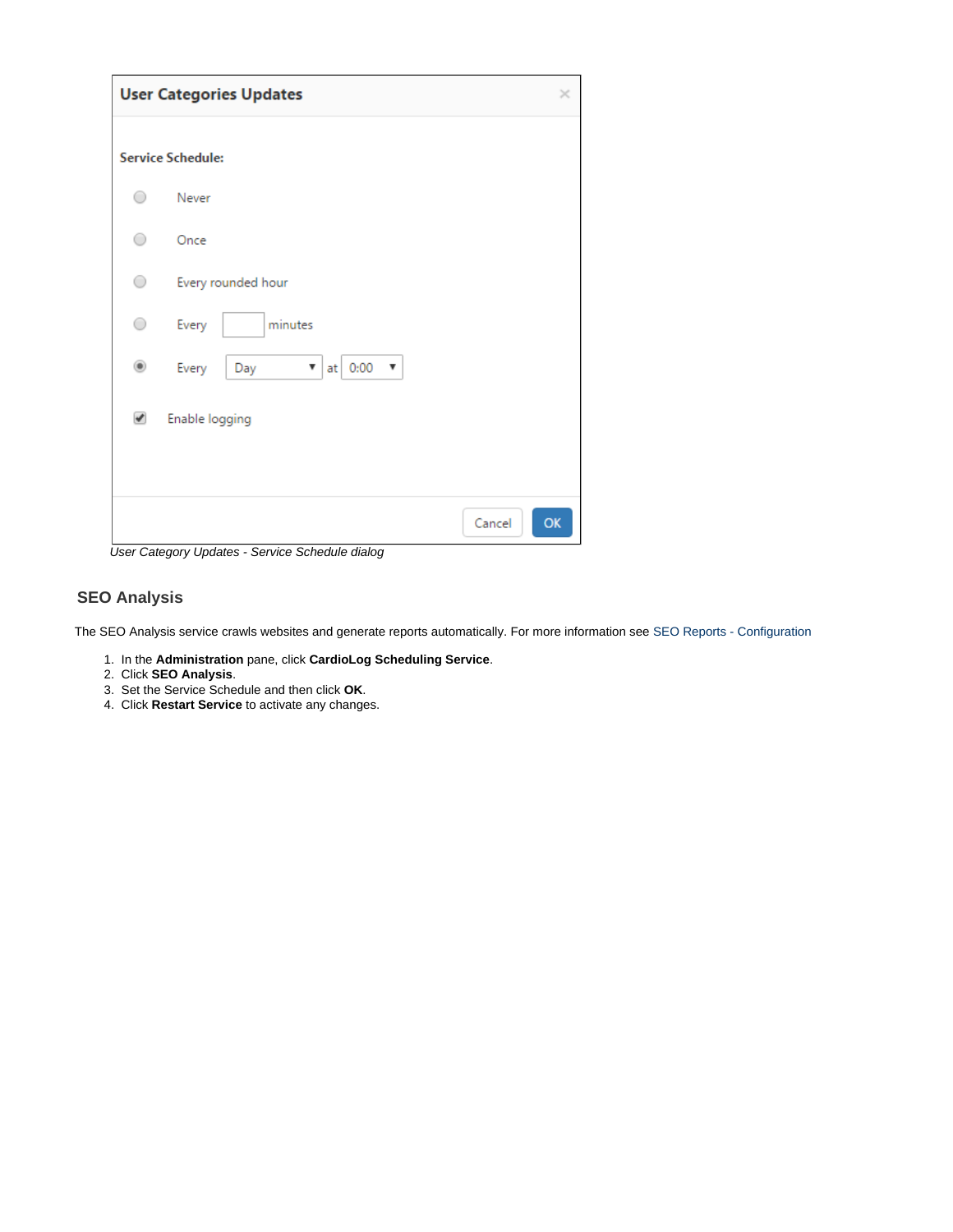|            | <b>SEO Analysis</b>                                                             | ×  |
|------------|---------------------------------------------------------------------------------|----|
|            | <b>Service Schedule:</b>                                                        |    |
| $\bigcirc$ | Never                                                                           |    |
| 0          | Once                                                                            |    |
| $^{\circ}$ | Every rounded hour                                                              |    |
| 0          | Every<br>minutes                                                                |    |
| $\bigcirc$ | Every<br>at 0:00<br>Day<br>$\boldsymbol{\mathrm{v}}$<br>$\overline{\mathbf{v}}$ |    |
| ✔          | Enable logging                                                                  |    |
|            |                                                                                 |    |
|            | Cancel                                                                          | OK |

SEO Analysis - Service Schedule dialog

#### <span id="page-7-0"></span>**Social Updates**

The Social Updates service imports social information from SharePoint 2013, Yammer and Sitrion.

To import social information from SharePoint 2013, see [Import Social Information for your SharePoint Farm](http://kb.intlock.com/display/Support/SharePoint+Tree+Adaptor#SharePointTreeAdaptor-importsocialImportSocialInformationforyourSharePointFarm)

To import social information from Yammer, see [Yammer Integration](https://kb.intlock.com/display/Support/Yammer+Integration)

To import social information from Sitrion, see [Sitrion Integration](https://kb.intlock.com/display/Support/Sitrion+Integration)

- 1. In the **Administration** pane, click **CardioLog Scheduling Service**.
- 2. Click **Social Updates**.
- 3. Set the schedule type and then click **OK**.
- 4. Click **Restart Service** to activate any changes.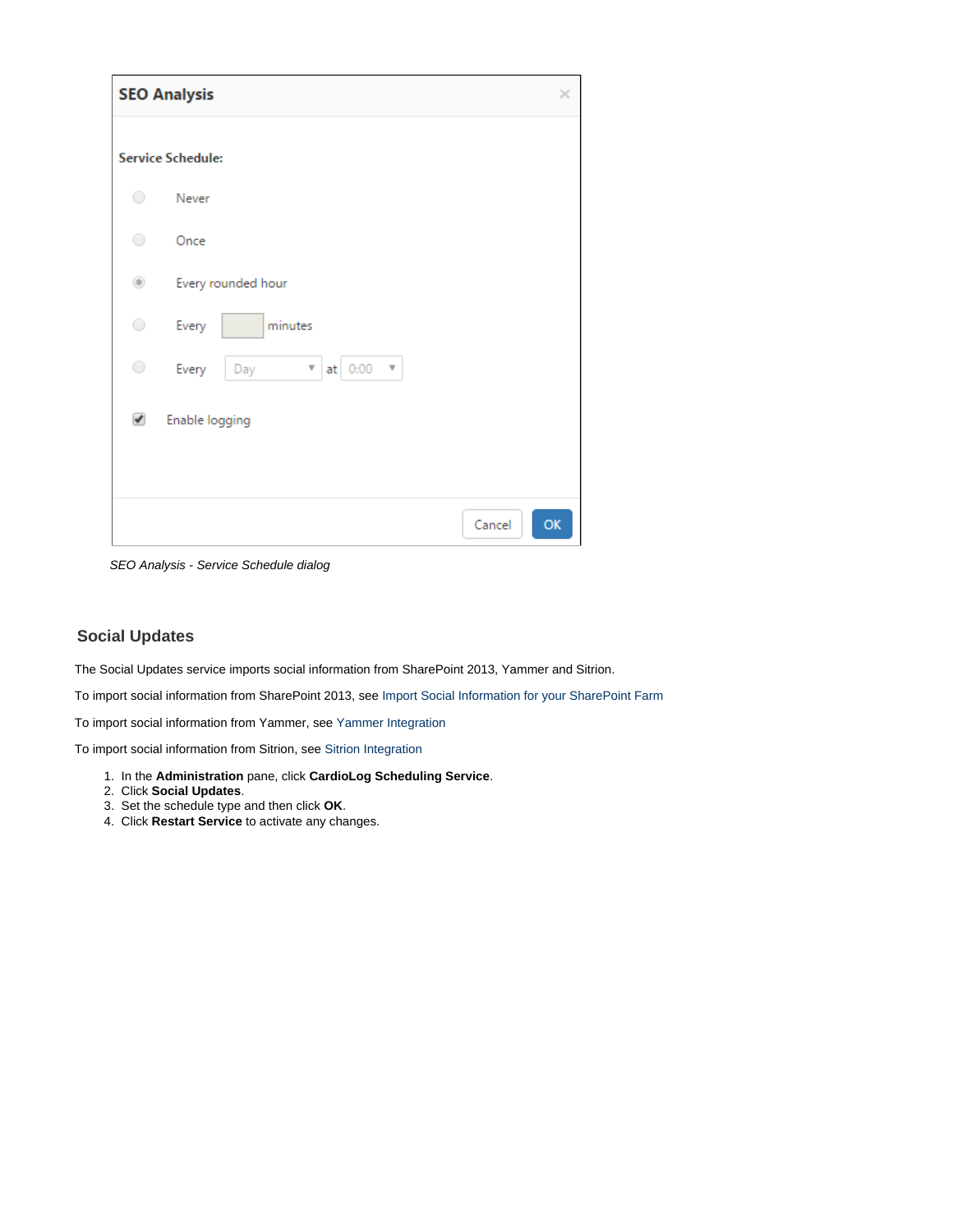|               | <b>Social Updates</b>             | ×  |  |  |
|---------------|-----------------------------------|----|--|--|
|               | <b>Service Schedule:</b>          |    |  |  |
|               | Never                             |    |  |  |
|               | Once                              |    |  |  |
| ○             | Every rounded hour                |    |  |  |
| ∩             | Every<br>minutes                  |    |  |  |
| $\circledast$ | Every<br>at 0:00<br>Day<br>▼<br>v |    |  |  |
| ✔             | Enable logging                    |    |  |  |
|               |                                   |    |  |  |
|               | Cancel                            | OK |  |  |

Social Updates - Service Schedule dialog

#### <span id="page-8-0"></span>**Version Maintenance**

The Version Maintenance service executes upgrade jobs (if any) after a version update. By default should be set to "Never" unless advised otherwise by Intlock Support after a version update.

- 1. In the **Administration** pane, click **CardioLog Scheduling Service**.
- 2. Click **Version Maintenance**.
- 3. Set the schedule type and then click **OK**.
- 4. Click **Restart Service** to activate any changes.